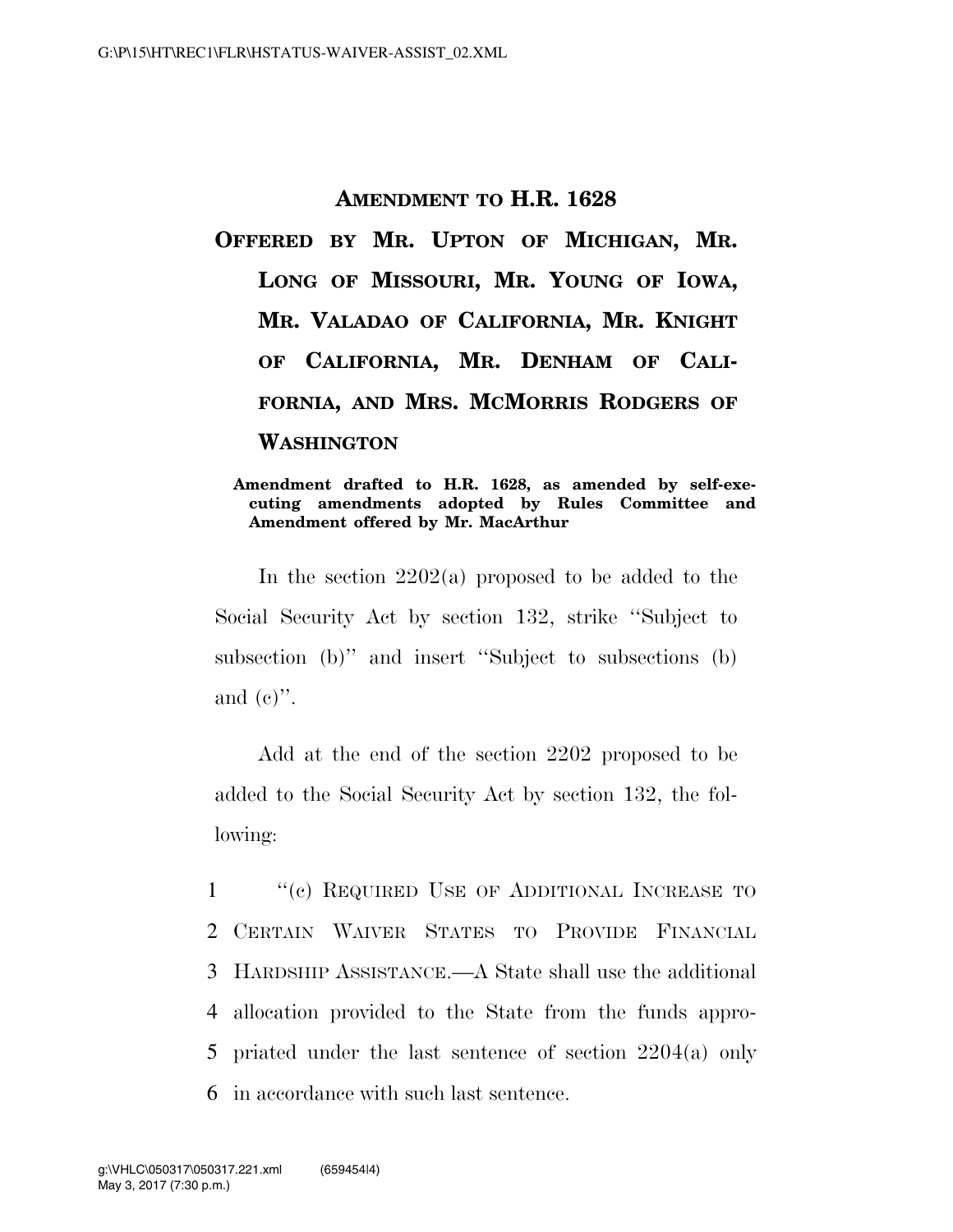$\mathfrak{D}$ 

Insert at the end of the section 2204(a) proposed to be added to the Social Security Act by section 132, the following:

 ''The amount otherwise appropriated under this sub- section shall be increased by \$8,000,000,000 for the pe- riod beginning with 2018 and ending with 2023, to be allo- cated to States with a waiver in effect under section 2701(b) of the Public Health Service Act with respect to 6 the purpose described in paragraph  $(1)(C)$  of such section, in accordance with an allocation methodology specified by the Secretary that takes into account the relative alloca- tion of other amounts appropriated under this subsection among such States, and to be used by (and made available under subsection (d), for any year during such period that such waiver is in effect, to) such States for the purpose of providing assistance to reduce premiums or other out- of-pocket costs of individuals who are subject to an in- crease in the monthly premium rate for health insurance coverage as a result of such waiver.

In the section 2202(b) proposed to be added to the Social Security Act by section 132, strike ''section  $2204(b)$ " and insert "section  $2204(a)$ ".

In section 214(b), strike ''Section 1412 of the Patient Protection and Affordable Care Act is amended by